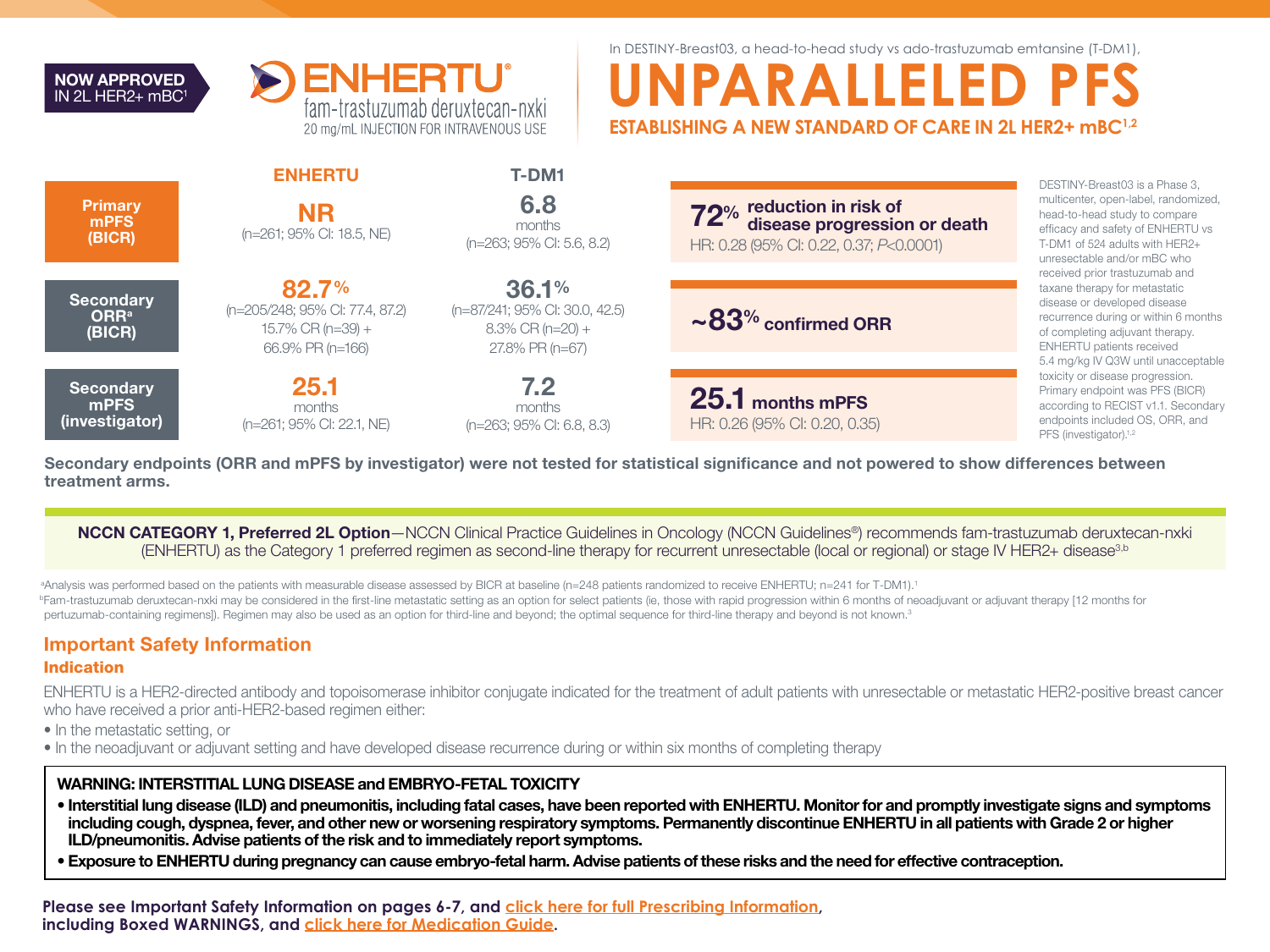## In DESTINY-Breast03, a head-to-head study vs T-DM1,

# **ENHERTU delivered groundbreaking progression-free survival in 2L to patients with HER2+ mBC1,a**

# Primary endpoint: Progression-free survival as assessed by BICR



72% reduction in risk of disease progression or death vs T-DM1 (HR: 0.28; 95% CI: 0.22, 0.37; *P*<0.0001)

| <b>Efficacy endpoint</b>        | ENHERTU $(n=261)$            | $T-DM1$ (n=263)       |
|---------------------------------|------------------------------|-----------------------|
| Secondary: mPFS (investigator), | <b>25.1</b> (22.1, NE)       | <b>7.2</b> (6.8, 8.3) |
| months $(95\% \text{ Cl})^2$    | <b>HR: 0.26</b> (0.20, 0.35) |                       |

• PFS (investigator) was not tested for statistical significance and not powered to show a difference between treatment arms

a PFS (BICR) based on a median duration of follow-up of 15.5 months (range: 15.1-16.6) for ENHERTU and 13.9 months (range: 11.8-15.1) for T-DM1.4

**Please see Important Safety Information on pages 6-7, and [click here for full Prescribing Information,](https://daiichisankyo.us/prescribing-information-portlet/getPIContent?productName=Enhertu&inline=true) including Boxed WARNINGS, and [click here for Medication Guide.](https://daiichisankyo.us/prescribing-information-portlet/getPIContent?productName=Enhertu_Med&inline=true)**



# Important Safety Information (cont'd)

### Warnings and Precautions

### Interstitial Lung Disease / **Pneumonitis**

Severe, life-threatening, or fatal interstitial lung disease (ILD), including pneumonitis, can occur in patients treated with ENHERTU. In clinical studies, of the 491 patients with unresectable or metastatic HER2-positive breast cancer treated with ENHERTU 5.4 mg/kg, ILD occurred in 13% of patients. Fatal outcomes due to ILD and/or pneumonitis occurred in 1.4% of patients treated with ENHERTU. Median time to first onset was 5.5 months (range: 1.1 to 20.8).

Advise patients to immediately report cough, dyspnea, fever, and/or any new or worsening respiratory symptoms. Monitor patients for signs and symptoms of ILD. Promptly investigate evidence of ILD. Evaluate patients with suspected ILD by radiographic imaging. Consider consultation with a pulmonologist. For asymptomatic ILD/pneumonitis (Grade 1), interrupt ENHERTU until resolved to Grade 0, then if resolved in ≤28 days from date of onset, maintain dose.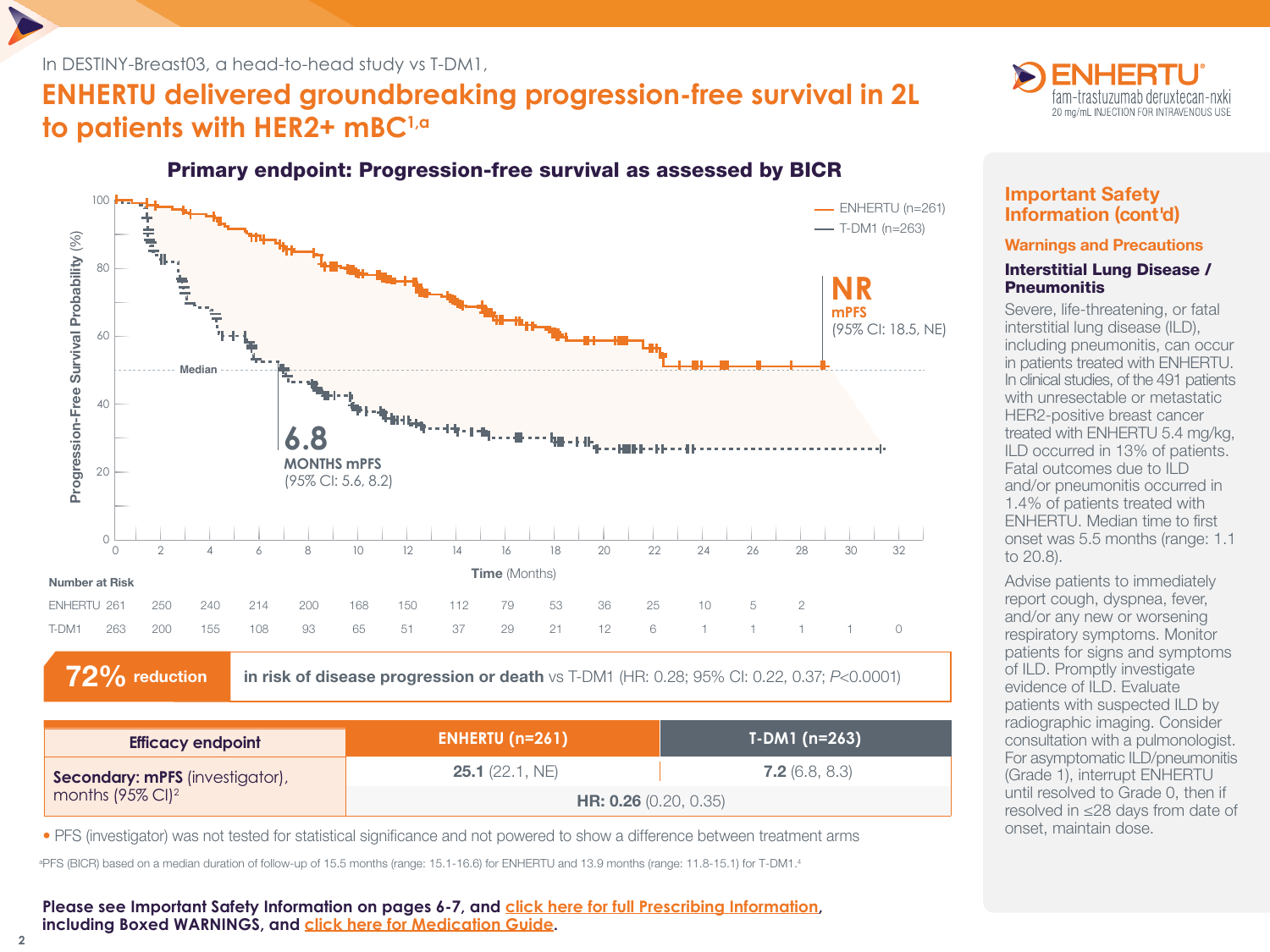In DESTINY-Breast03, a head-to-head study vs T-DM1,

# **ENHERTU delivered nearly 83% confirmed ORR, more than double the 36.1% T-DM1 response1,2,4,a**

# Secondary endpoint: Confirmed objective response rate per BICR



|                           | <b>ENHERTU</b><br>$(n=248)$ | <b>T-DM1</b><br>$(n=241)$ |
|---------------------------|-----------------------------|---------------------------|
| CR, % (n)                 | 15.7(39)                    | 8.3(20)                   |
| PR, % (n)                 | 66.9 (166)                  | 27.8(67)                  |
| $SD, \% (n)$              | 14.9(37)                    | 40.2 (97)                 |
| $PD, \% (n)$              | 1.2 $(3)$                   | 17.8(43)                  |
| $NE, \% (n)$              | 1.2(3)                      | 5.8(14)                   |
| DCR (CR+<br>PR+SD), % (n) | 97.5(242)                   | 76.3(184)                 |

# Nearly every patient in the ENHERTU arm experienced a response from treatment

• 99% of patients did not progress on treatment • ~98% of patients had disease control (CR+PR+SD)

• ORR was not tested for statistical significance and not powered to show differences between treatment arms

## ENHERTU is establishing a new standard of care in 2L HER2+ mBC

a Analysis was performed based on the patients with measurable disease assessed by BICR at baseline (n=248 patients randomized to receive ENHERTU; n=241 for T-DM1).1



# Important Safety Information (cont'd)

### Warnings and Precautions

### Interstitial Lung Disease / Pneumonitis (cont'd)

If resolved in >28 days from date of onset, reduce dose one level. Consider corticosteroid treatment as soon as ILD/pneumonitis is suspected (e.g., ≥0.5 mg/kg/day prednisolone or equivalent). For symptomatic ILD/pneumonitis (Grade 2 or greater), permanently discontinue ENHERTU. Promptly initiate systemic corticosteroid treatment as soon as ILD/pneumonitis is suspected (e.g., ≥1 mg/kg/day prednisolone or equivalent) and continue for at least 14 days followed by gradual taper for at least 4 weeks.

## **Neutropenia**

Severe neutropenia, including febrile neutropenia, can occur in patients treated with ENHERTU. In clinical studies, of the 491 patients with unresectable or metastatic HER2-positive breast cancer who received ENHERTU 5.4 mg/kg, a decrease in neutrophil count was reported in 68% of patients. Eighteen percent had Grade 3 or 4 decrease in neutrophil count. Median time to first onset of decreased neutrophil count was 22 days (range: 6 to 664). Febrile neutropenia was reported in 1.2% of patients.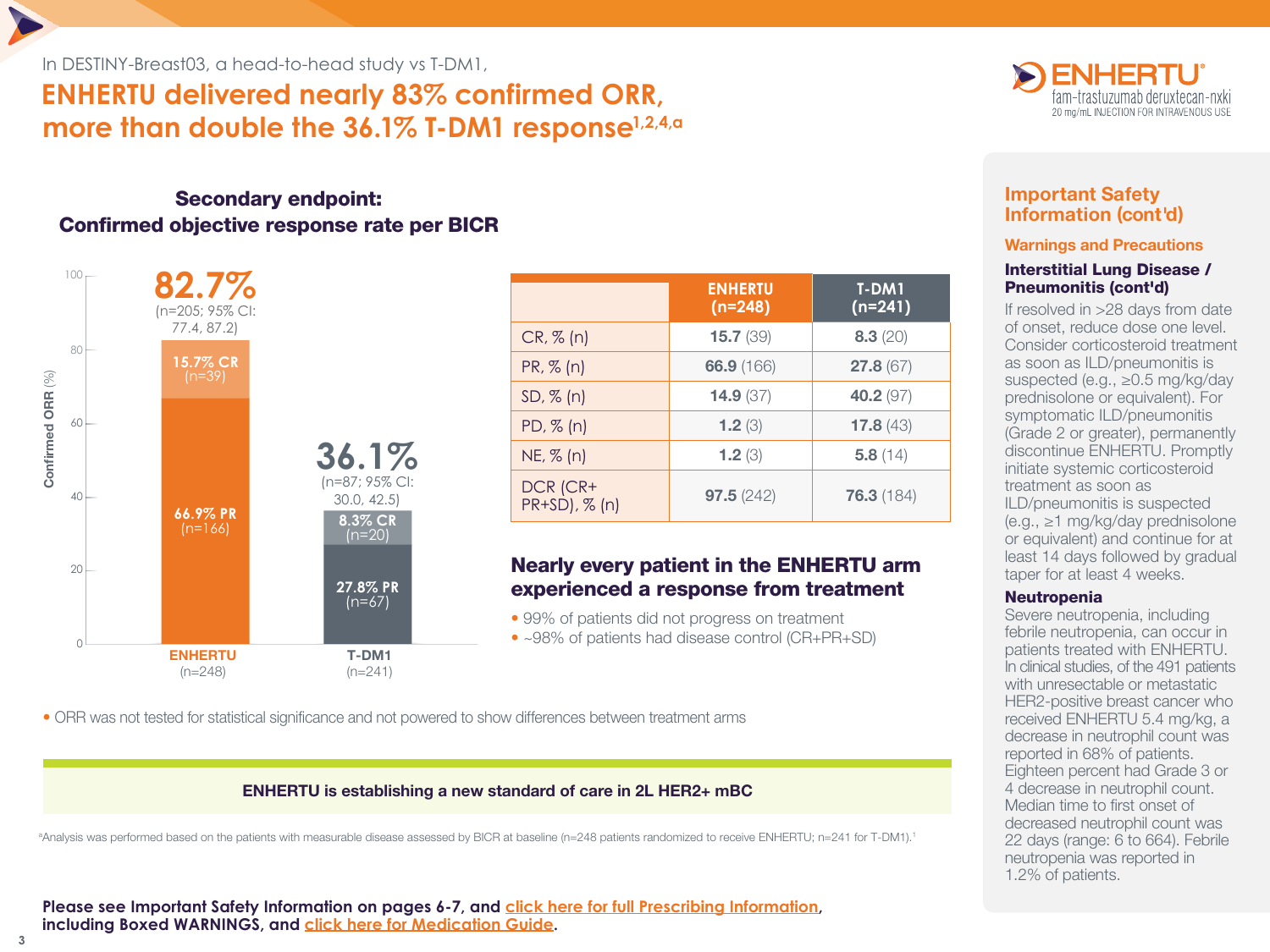# **Safety data from DESTINY-Breast03 confirmed the benefit-risk profile of ENHERTU for HER2+ mBC (5.4 mg/kg) demonstrated in prior studies1,a**



# The majority of adverse reactions were Grade 1 or 2

- Median duration of treatment was 14 months (range: 0.7 to 30) with ENHERTU and 7 months (range: 0.7 to 25) with T-DM11
- Prophylactic or supportive treatment of ENHERTU or T-DM1-induced adverse reactions was at the discretion of the treating physician and institutional guidelines<sup>4</sup>

# Common adverse reactions (≥10% All Grades or ≥2% Grades 3-4) in patients treated with ENHERTU in DESTINY-Breast031

| <b>Adverse reactions</b>                             |                                        | <b>ENHERTU 5.4 mg/kg (n=257)</b> |                     | T-DM1 3.6 mg/kg (n=261) |                       |
|------------------------------------------------------|----------------------------------------|----------------------------------|---------------------|-------------------------|-----------------------|
|                                                      |                                        | All Grades (%)                   | Grades $3-4$ $(\%)$ | All Grades (%)          | <b>Grades 3-4 (%)</b> |
|                                                      | Nausea                                 | 76                               |                     | 30                      | 0.4                   |
|                                                      | Vomiting                               | 49                               | 1.6                 | 10                      | 0.8                   |
|                                                      | Constipation                           | 34                               |                     | 20                      | $\Omega$              |
| Gastrointestinal disorders                           | Diarrhea                               | 29                               | 1.2                 |                         | 0.4                   |
|                                                      | Abdominal pain <sup>b</sup>            | 21                               | 0.8                 | 8                       | 0.4                   |
|                                                      | Stomatitis <sup>c</sup>                | 20                               | 0.8                 | 5                       | $\bigcirc$            |
|                                                      | Dyspepsia                              | 11                               | $\circ$             | 6                       | $\bigcirc$            |
| General disorders and administration site conditions | Fatigue <sup>d</sup>                   | 49                               | 6                   | 35                      | 0.8                   |
| <b>Blood and lymphatic system disorders</b>          | Anemia <sup>e</sup>                    | 33                               | $\overline{7}$      | 17                      | 6                     |
| Skin and subcutaneous tissue disorders               | Alopeciaf                              | 37                               | 0.4                 | 3.1                     | $\bigcirc$            |
| Musculoskeletal and connective tissue disorders      | Musculoskeletal pain <sup>9</sup>      | 31                               | 1.2                 | 25                      | 0.4                   |
| Metabolism and nutrition disorders                   | Decreased appetite                     | 29                               | 1.6                 | 17                      | 0.4                   |
| <b>Investigations</b>                                | Decreased weight                       | 17                               | 1.2                 | 6                       | 0.4                   |
|                                                      | Respiratory infection <sup>h</sup>     | 22                               | 0.8                 | 12                      | 1.1                   |
|                                                      | Epistaxis                              | 11                               | $\bigcap$           | 16                      | 0.4                   |
| Respiratory, thoracic, and mediastinal disorders     | Cough                                  | 11                               | 0.4                 | 10                      | $\bigcirc$            |
|                                                      | Interstitial lung disease <sup>i</sup> | 11                               | 0.8                 | 1.9                     | $\circ$               |
|                                                      | Headachei                              | 22                               | 0.4                 | 16                      | $\bigcirc$            |
| Nervous system disorders                             | Peripheral neuropathy <sup>k</sup>     | 13                               | 0.4                 | 14                      | 0.4                   |
|                                                      | <b>Dizziness</b>                       | 13                               | 0.4                 | 8                       | $\bigcirc$            |

• The most common (≥20%) laboratory abnormalities for ENHERTU were decreased white blood cell count (74%), decreased neutrophil count (70%), increased aspartate aminotransferase (67%), decreased hemoglobin (64%), decreased lymphocyte count (55%), increased alanine aminotransferase (53%), decreased platelet count (52%), increased blood alkaline phosphatase (49%), hypokalemia (35%), and increased blood bilirubin (20%)

Events were graded using NCI-CTCAE v.5.0.

<sup>a</sup>Prior ENHERTU HER2+ mBC studies: Phase 2 DESTINY-Breast01 and Phase 1 DS8201-A-J101. <sup>b</sup>Grouped term of abdominal pain includes PTs of abdominal pain, abdominal discomfort, lower abdominal pain, and upper abdominal pain. "Grouped term of stomatitis includes PTs of stomatitis, aphthous ulcer, mouth ulceration, oral mucosa erosion, and oral mucosal eruption. "Grouped term of fatigue includes PTs of fatigue, asthenia, malaise, and letha term of anemia includes PTs of anemia, decreased hemoglobin, and decreased red blood cell count. This Grade 3 event was reported by the investigator. Per NCI-CTCAE v.5.0, the highest NCI-CTCAE grade for alopecia is Grade 2 Grouped term of musculoskeletal pain includes PTs of back pain, myalgia, pain in extremity, musculoskeletal pain, muscle spasms, bone pain, neck pain, musculoskeletal chest pain, and limb discomfort. "Grouped term of respi infection includes PTs of respiratory tract infection, lower and upper respiratory tract infection, pneumonia, influenza, influenza-like illness, viral upper respiratory infection, bronchitis, and respiratory syncytial vir disease includes events that were adjudicated as ILD for ENHERTU: pneumonitis, interstitial lung disease, organizing pneumonia, pneumonia, and pulmonary mass. For T-DM1: pneumonitis, interstitial lung disease, organizing p and pulmonary embolism. Grouped term of headache includes PTs of headache and migraine. KGrouped term of peripheral neuropathy includes PTs of peripheral neuropathy, peripheral sensory neuropathy, and paresthesia.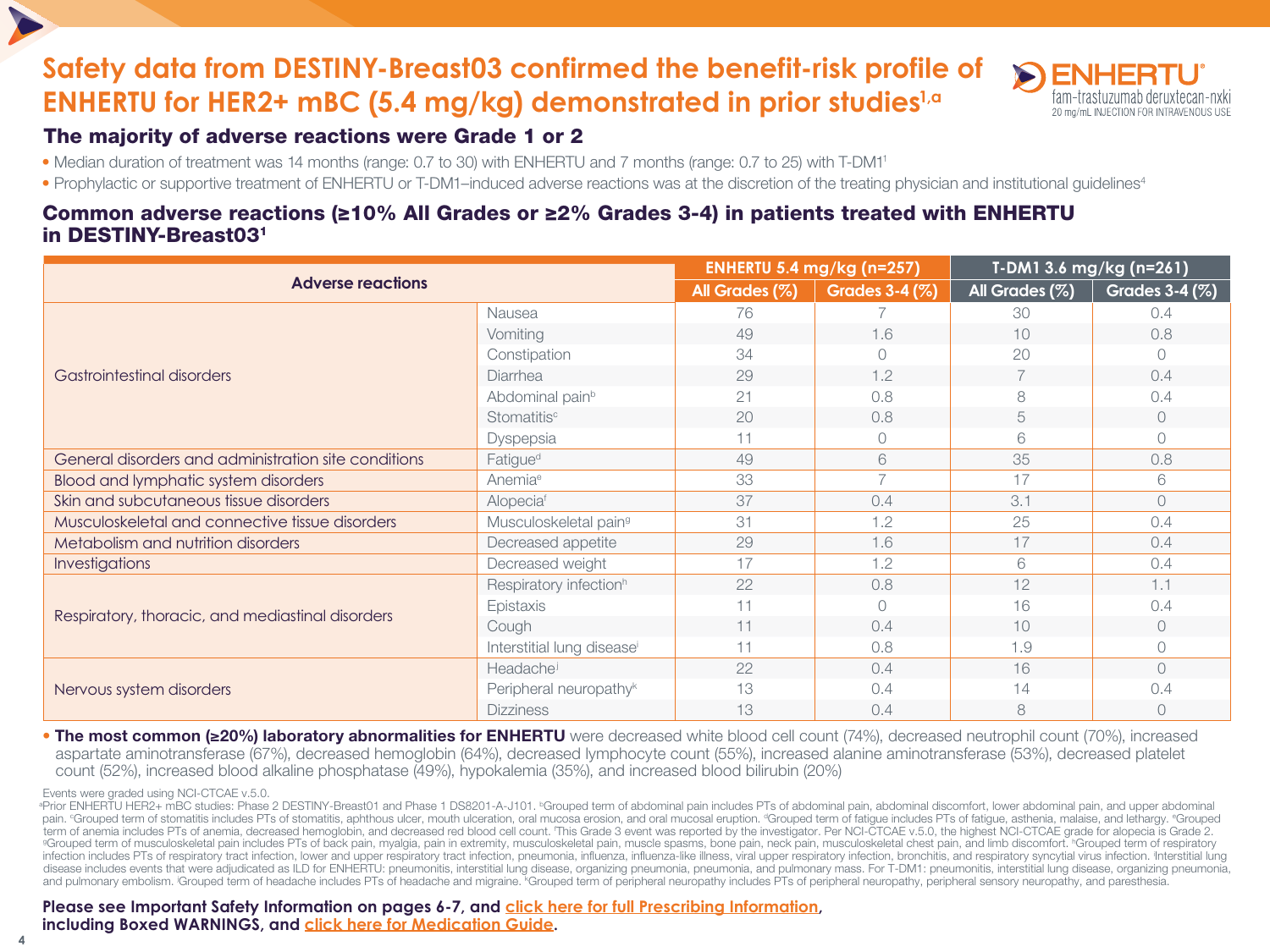# **Safety data from DESTINY-Breast03 confirmed the benefit-risk profile of ENHERTU for HER2+ mBC (5.4 mg/kg) demonstrated in prior studies1,4,a**



• Median duration of treatment was 14 months (range: 0.7 to 30) with ENHERTU and 7 months (range: 0.7 to 25) with T-DM1

|                                             | <b>ENHERTU</b><br>5.4 mg/kg (n=257) | T-DM1<br>$3.6 \,\mathrm{mg/kg}$ (n=261) |                                                                                                                                                                                                          |
|---------------------------------------------|-------------------------------------|-----------------------------------------|----------------------------------------------------------------------------------------------------------------------------------------------------------------------------------------------------------|
| Serious adverse reactions <sup>b</sup>      | $19.1\%$                            | 18.0%                                   | • For ENHERTU, serious ARs in >1% of patients were vomiting, ILD,<br>pneumonia, pyrexia, and urinary tract infection. Fatalities occurred in<br>2 patients (1 due to COVID-19 and 1 due to sudden death) |
| Discontinuations due to adverse reactions   | 14%                                 | 7%                                      | • For ENHERTU, most frequent (>2%) was ILD/pneumonitis <sup>c</sup> (8%).<br>Permanently discontinue ENHERTU in patients who are diagnosed<br>with any symptomatic ILD (Grade $\geq$ 2)                  |
| Dose interruptions due to adverse reactions | 44%                                 | 23%                                     | • For ENHERTU, most frequent (>2%) were neutropenia, leukopenia,<br>anemia, thrombocytopenia, pneumonia, nausea, fatigue,<br>and ILD/pneumonitis <sup>c</sup>                                            |
| Dose reductions due to adverse reactions    | 21%                                 | 13%                                     | • For ENHERTU, most frequent (>2%) were nausea, neutropenia,<br>and fatigue                                                                                                                              |

# ILD and pneumonitis, including Grade 5 cases, have been reported with ENHERTU 5.4 mg/kg (pooled clinical studies; N=491); the majority were Grade 1 or 2 (n=52/62)1,4,c,d

• In pooled clinical studies in HER2+ mBC, ILD/pneumonitis occurred in 13% of patients (n=62/491); fatal events occurred in 1.4% of patients (n=7/491)

• Median time to first onset was 5.5 months (range: 1.1-20.8) with ENHERTU

# In DESTINY-Breast03, no Grade 4 or 5 adjudicated drug-related ILD/pneumonitis events were observed<sup>4</sup>

| Adjudicated as drug-related ILD, n (%) | <b>ENHERTU</b><br>5.4 mg/kg (n=257) | T-DM1<br>$3.6 \,\mathrm{mg/kg}$ (n=261) |
|----------------------------------------|-------------------------------------|-----------------------------------------|
| Grade 1                                | 7(2.7)                              | 4(1.5)                                  |
| Grade 2                                | 18(7.0)                             | 1(0.4)                                  |
| Grade 3                                | 2(0.8)                              |                                         |
| Grade 4                                | C                                   |                                         |
| Grade 5                                |                                     |                                         |
| <b>All Grades</b>                      | 27 (10.5)                           | 5(1.9)                                  |

a Prior ENHERTU HER2+ mBC studies: Phase 2 DESTINY-Breast01 and Phase 1 DS8201-A-J101. **bAn adverse reaction was defined as either an AE that was absent before the first dose of study**  drug, an AE that worsened between the first dose and 47 days after the last dose, or an SAE that occurred ≥48 days after the last dose and was considered related to treatment.<sup>4 c</sup>ILD includes events that were adjudicated as ILD for ENHERTU: pneumonitis, interstitial lung disease, organizing pneumonia, pneumonia, and pulmonary mass. For T-DM1: pneumonitis, interstitial lung disease, organizing pneumonia, and pulmonary embolism. Cases of potential ILD/pneumonitis were based on the current MedDRA v23.0 for the narrow ILD SMQ, selected terms from the broad ILD SMQ, and PTs of respiratory failure and acute respiratory failure.<sup>1,4 d</sup> Grade 5=fatal cases.<sup>4</sup>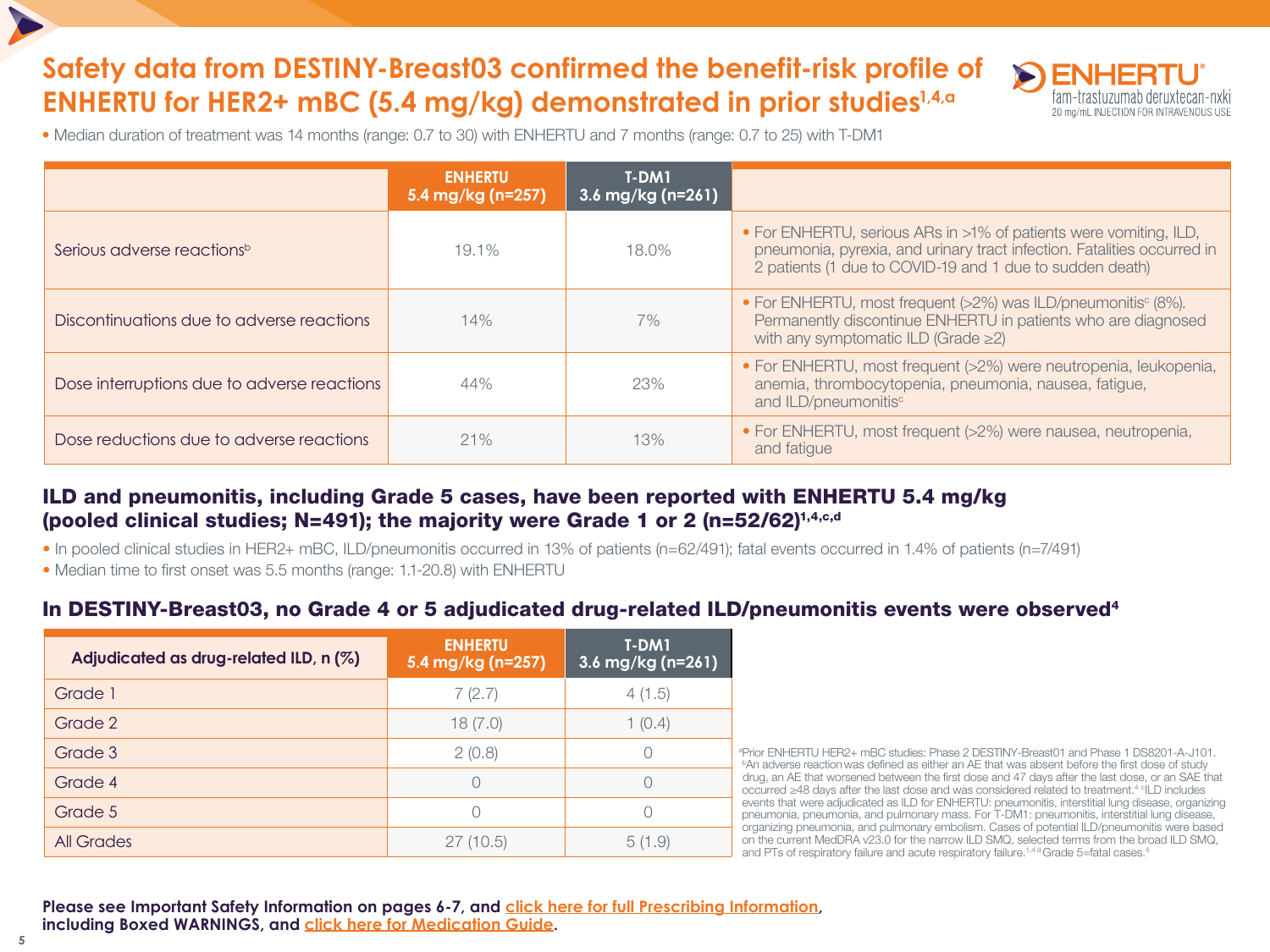# **Important Safety Information**

## Indication

ENHERTU is a HER2-directed antibody and topoisomerase inhibitor conjugate indicated for the treatment of adult patients with unresectable or metastatic HER2-positive breast cancer who have received a prior anti-HER2-based regimen either:

- In the metastatic setting, or
- In the neoadjuvant or adjuvant setting and have developed disease recurrence during or within six months of completing therapy

### WARNING: INTERSTITIAL LUNG DISEASE and EMBRYO-FETAL TOXICITY

- Interstitial lung disease (ILD) and pneumonitis, including fatal cases, have been reported with ENHERTU. Monitor for and promptly investigate signs and symptoms including cough, dyspnea, fever, and other new or worsening respiratory symptoms. Permanently discontinue ENHERTU in all patients with Grade 2 or higher ILD/pneumonitis. Advise patients of the risk and to immediately report symptoms.
- Exposure to ENHERTU during pregnancy can cause embryo-fetal harm. Advise patients of these risks and the need for effective contraception.

## **Contraindications**

None.

### Warnings and Precautions

### Interstitial Lung Disease / Pneumonitis

Severe, life-threatening, or fatal interstitial lung disease (ILD), including pneumonitis, can occur in patients treated with ENHERTU. In clinical studies, of the 491 patients with unresectable or metastatic HER2-positive breast cancer treated with ENHERTU 5.4 mg/kg, ILD occurred in 13% of patients. Fatal outcomes due to ILD and/or pneumonitis occurred in 1.4% of patients treated with ENHERTU. Median time to first onset was 5.5 months (range: 1.1 to 20.8).

Advise patients to immediately report cough, dyspnea,

fever, and/or any new or worsening respiratory symptoms. Monitor patients for signs and symptoms of ILD. Promptly investigate evidence of ILD. Evaluate patients with suspected ILD by radiographic imaging. Consider consultation with a pulmonologist. For asymptomatic ILD/pneumonitis (Grade 1), interrupt ENHERTU until resolved to Grade 0, then if resolved in ≤28 days from date of onset, maintain dose. If resolved in >28 days from date of onset, reduce dose one level. Consider corticosteroid treatment as soon as ILD/pneumonitis is suspected (e.g., ≥0.5 mg/kg/day prednisolone or equivalent). For symptomatic ILD/pneumonitis (Grade 2 or greater), permanently discontinue ENHERTU. Promptly initiate systemic corticosteroid treatment as soon as ILD/pneumonitis is suspected (e.g., ≥1 mg/kg/day prednisolone or equivalent) and continue for at least 14 days followed by gradual taper for at least 4 weeks.

#### Neutropenia

Severe neutropenia, including febrile neutropenia, can occur in patients treated with ENHERTU. In clinical studies, of the 491 patients with unresectable or metastatic HER2-positive breast cancer who received ENHERTU 5.4 mg/kg, a decrease in neutrophil count was reported in 68% of patients. Eighteen percent had Grade 3 or 4 decrease in neutrophil count. Median time to first onset of decreased neutrophil count was 22 days (range: 6 to 664). Febrile neutropenia was reported in 1.2% of patients.

Monitor complete blood counts prior to initiation of ENHERTU and prior to each dose, and as clinically indicated. For Grade 3 neutropenia (Absolute Neutrophil Count  $[ANC] < 1.0$  to  $0.5 \times 10^9/L$ ) interrupt ENHERTU until resolved to Grade 2 or less, then maintain dose. For Grade 4 neutropenia (ANC < 0.5 x 10<sup>9</sup>/L) interrupt ENHERTU until resolved to Grade 2 or less. Reduce dose by one level. For febrile neutropenia (ANC <1.0 x 109 /L and temperature >38.3ºC or a sustained temperature of ≥38ºC for more than 1 hour), interrupt ENHERTU until resolved. Reduce dose by one level.

## Left Ventricular Dysfunction

Patients treated with ENHERTU may be at increased risk of developing left ventricular dysfunction.



Left ventricular ejection fraction (LVEF) decrease has been observed with anti-HER2 therapies, including ENHERTU. In the 491 patients with unresectable or metastatic HER2-positive breast cancer who received ENHERTU 5.4 mg/kg, 13 cases (2.6%) of asymptomatic LVEF decrease were reported.

Assess LVEF prior to initiation of ENHERTU and at regular intervals during treatment as clinically indicated. Manage LVEF decrease through treatment interruption. When LVEF is >45% and absolute decrease from baseline is 10-20%, continue treatment with ENHERTU. When LVEF is 40-45% and absolute decrease from baseline is <10%, continue treatment with ENHERTU and repeat LVEF assessment within 3 weeks. When LVEF is 40-45% and absolute decrease from baseline is 10-20%, interrupt ENHERTU and repeat LVEF assessment within 3 weeks. If LVEF has not recovered to within 10% from baseline, permanently discontinue ENHERTU. If LVEF recovers to within 10% from baseline, resume treatment with ENHERTU at the same dose. When LVEF is <40% or absolute decrease from baseline is >20%, interrupt ENHERTU and repeat LVEF assessment within 3 weeks. If LVEF of <40% or absolute decrease from baseline of >20% is confirmed, permanently discontinue ENHERTU. Permanently discontinue ENHERTU in patients with symptomatic congestive heart failure. Treatment with ENHERTU has not been studied in patients with a history of clinically significant cardiac disease or LVEF <50% prior to initiation of treatment.

## Embryo-Fetal Toxicity

ENHERTU can cause fetal harm when administered to a pregnant woman. Advise patients of the potential risks to a fetus. Verify the pregnancy status of females of reproductive potential prior to the initiation of ENHERTU. Advise females of reproductive potential to use effective contraception during treatment and for at least 7 months following the last dose of ENHERTU. Advise male patients with female partners of reproductive potential to use effective contraception during treatment with ENHERTU and for at least 4 months after the last dose of ENHERTU.

**Please [click here for full Prescribing Information](https://daiichisankyo.us/prescribing-information-portlet/getPIContent?productName=Enhertu&inline=true), including Boxed WARNINGS, and [click here for Medication Guide](https://daiichisankyo.us/prescribing-information-portlet/getPIContent?productName=Enhertu_Med&inline=true).**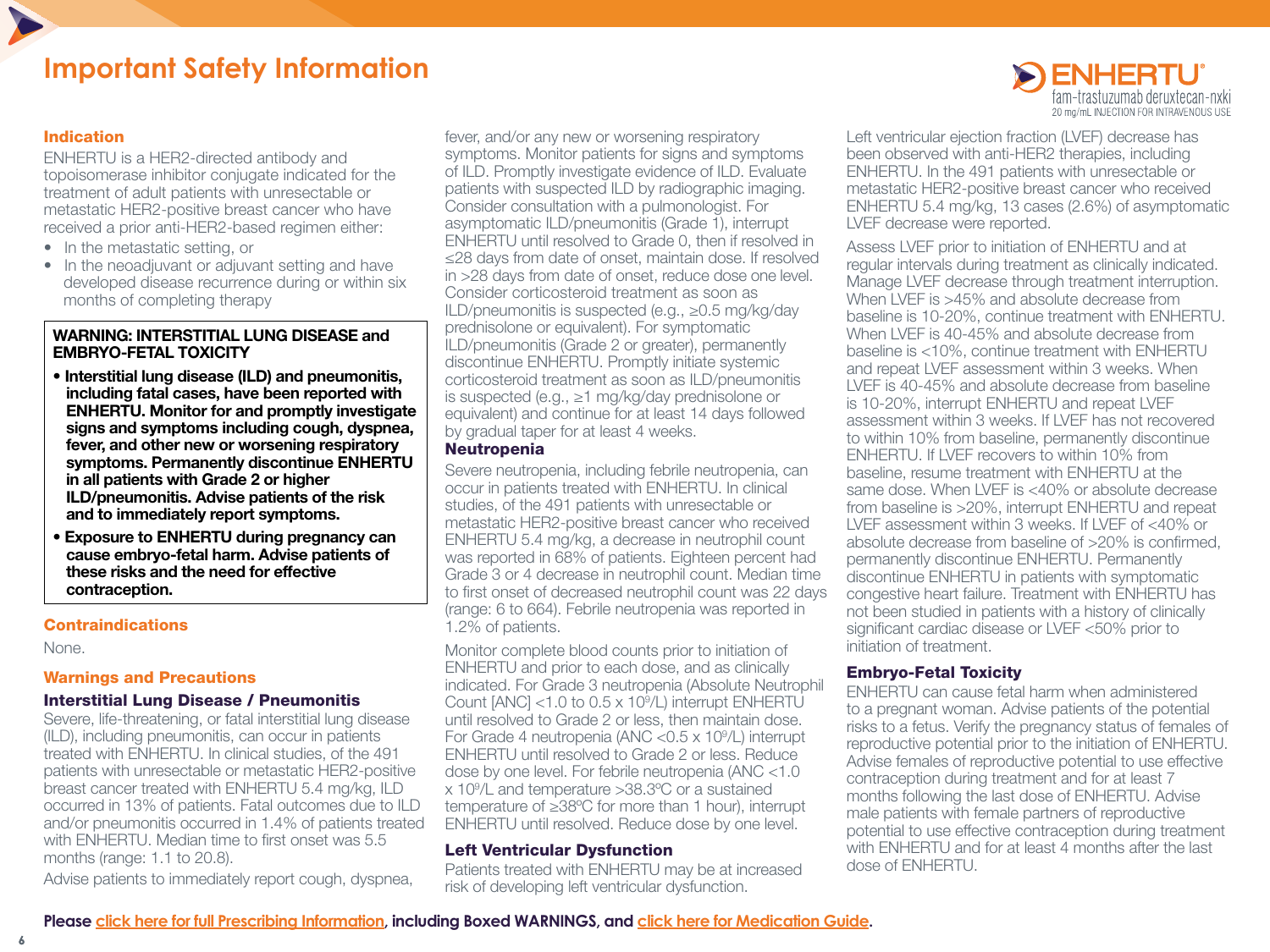

#### Additional Dose Modifications

#### Thrombocytopenia

For Grade 3 thrombocytopenia (platelets <50 to 25 x 109 /L) interrupt ENHERTU until resolved to Grade 1 or less, then maintain dose. For Grade 4 thrombocytopenia (platelets <25 x 109 /L) interrupt ENHERTU until resolved to Grade 1 or less. Reduce dose by one level.

#### Adverse Reactions

The pooled safety population for patients with metastatic breast cancer reflects exposure to ENHERTU at 5.4 mg/kg given as an intravenous infusion once every 3 weeks (21-day cycle) in 491 patients in DESTINY-Breast03, DESTINY-Breast01, and Study DS8201-A-J101. The median duration of treatment was 13 months (range: 0.7 to 37). In this pooled safety population, the most common (≥20%) adverse reactions, including laboratory abnormalities, were nausea (78%), decreased white blood cell count (74%), decreased hemoglobin (68%), decreased neutrophil count (68%), increased aspartate aminotransferase (58%), fatigue (57%), decreased lymphocyte count (56%), vomiting (50%), decreased platelet count (49%), increased alanine aminotransferase (48%), increased blood alkaline phosphatase (45%), alopecia (41%), constipation (35%), hypokalemia (33%), decreased appetite (32%), diarrhea (31%), musculoskeletal pain (28%), increased transaminases (27%), respiratory infection (24%), headache (21%), and abdominal pain (21%).

#### *DESTINY-Breast03*

The safety of ENHERTU was evaluated in 257 patients with unresectable or metastatic HER2-positive breast cancer who received at least one dose of ENHERTU 5.4 mg/kg in DESTINY-Breast03. ENHERTU was administered by intravenous infusion once every three weeks. The median duration of treatment was 14 months (range: 0.7 to 30).

Serious adverse reactions occurred in 19% of patients receiving ENHERTU. Serious adverse reactions in >1% of patients who received ENHERTU were vomiting, interstitial lung disease, pneumonia, pyrexia, and urinary tract infection. Fatalities due to adverse reactions occurred in 0.8% of patients including COVID-19 and sudden death (one patient each).

ENHERTU was permanently discontinued in 14% of patients, of which ILD/pneumonitis accounted for 8%. Dose interruptions due to adverse reactions occurred in 44% of patients treated with ENHERTU. The most frequent adverse reactions (>2%) associated with dose interruption were neutropenia, leukopenia, anemia, thrombocytopenia, pneumonia, nausea, fatigue, and ILD/pneumonitis. Dose reductions occurred in 21% of patients treated with ENHERTU. The most frequent adverse reactions (>2%) associated with dose reduction were nausea, neutropenia, and fatigue.

The most common (≥20%) adverse reactions, including laboratory abnormalities, were nausea (76%), decreased white blood cell count (74%), decreased neutrophil count (70%), increased aspartate aminotransferase (67%), decreased hemoglobin (64%), decreased lymphocyte count (55%), increased alanine aminotransferase (53%), decreased platelet count (52%), fatigue (49%), vomiting (49%), increased blood alkaline phosphatase (49%), alopecia (37%), hypokalemia (35%), constipation (34%), musculoskeletal pain (31%), diarrhea (29%), decreased appetite (29%), respiratory infection (22%), headache (22%), abdominal pain (21%), increased blood bilirubin (20%), and stomatitis (20%).

#### Use in Specific Populations

- Pregnancy: ENHERTU can cause fetal harm when administered to a pregnant woman. Advise patients of the potential risks to a fetus. There are clinical considerations if ENHERTU is used in pregnant women, or if a patient becomes pregnant within 7 months following the last dose of ENHERTU.
- Lactation: There are no data regarding the presence of ENHERTU in human milk, the effects on the breastfed child, or the effects on milk production. Because of the potential for serious adverse reactions in a breastfed child, advise women not to breastfeed during treatment with ENHERTU and for 7 months after the last dose.



iam-trastuzumab deruxtecan-nxki 20 mg/mL INJECTION FOR INTRAVENOUS USE

Pregnancy testing: Verify pregnancy status of females of reproductive potential prior to initiation of ENHERTU. Contraception: *Females*: ENHERTU can cause fetal harm when administered to a pregnant woman. Advise females of reproductive potential to use effective contraception during treatment with ENHERTU and for at least 7 months following the last dose. *Males*: Advise male patients with female partners of reproductive potential to use effective contraception during treatment with ENHERTU and for at least 4 months following the last dose. Infertility: ENHERTU may impair male reproductive function and fertility.

- Pediatric Use: Safety and effectiveness of ENHERTU have not been established in pediatric patients.
- Geriatric Use: Of the 491 patients with HER2-positive breast cancer treated with ENHERTU 5.4 mg/kg, 22% were ≥65 years and 4% were ≥75 years. No overall differences in efficacy within clinical studies were observed between patients ≥65 years of age compared to younger patients. There was a higher incidence of Grade 3-4 adverse reactions observed in patients aged ≥65 years (60%) as compared to younger patients (49%).
- **Renal Impairment:** A higher incidence of Grade 1 and 2 ILD/pneumonitis has been observed in patients with moderate renal impairment. Monitor patients with moderate or severe renal impairment.
- **Hepatic Impairment:** In patients with moderate hepatic impairment, due to potentially increased exposure, closely monitor for increased toxicities related to the topoisomerase inhibitor.

To report SUSPECTED ADVERSE REACTIONS, contact Daiichi Sankyo, Inc. at 1-877-437-7763 or FDA at 1-800-FDA-1088 or fda.gov/medwatch.

**Please [click here for full Prescribing Information](https://daiichisankyo.us/prescribing-information-portlet/getPIContent?productName=Enhertu&inline=true), including Boxed WARNINGS, and [click here for Medication Guide](https://daiichisankyo.us/prescribing-information-portlet/getPIContent?productName=Enhertu_Med&inline=true).**